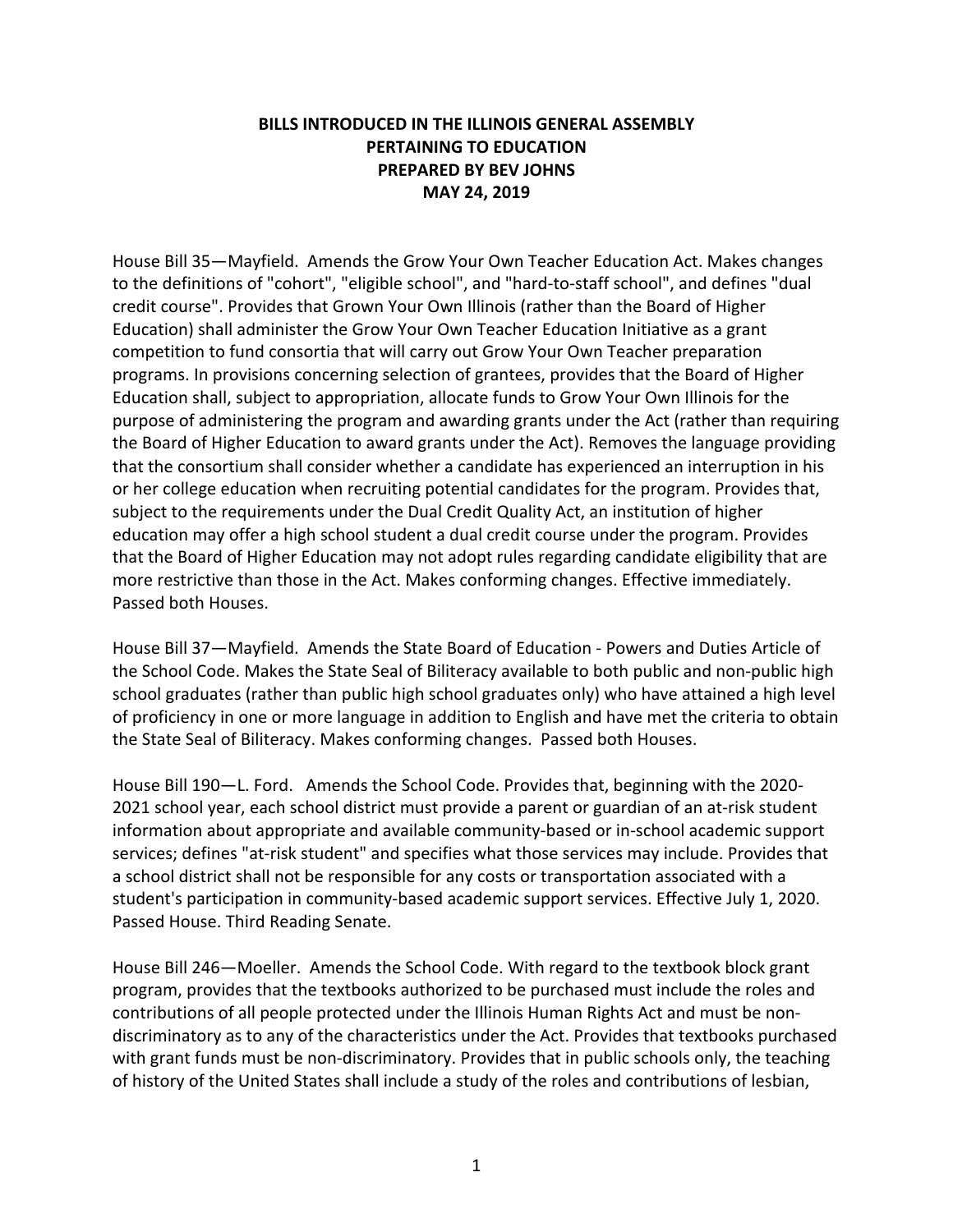gay, bisexual, and transgender people in the history of this country and this State. Effective July 1, 2020. Passed both Houses.

House Bill 247—Crespo. Amends the School Code. With regard to driver education course teachers, provides that a school district that contracts with a third party to teach a driver education course must ensure the teacher meets the educator licensure and endorsement requirements under the Code and must follow the same evaluation and observation requirements that apply to non-tenured teachers. Provides that the teacher evaluation must be conducted by a school administrator employed by the school district and must be submitted annually to the district superintendent and all school board members for oversight Effective immediately. Exempts from the amendatory provision a contract with a Certified Driver Rehabilitation Specialist. Effective immediately. Placed on House Calendar of Concurrrence for Senate Amendment.

House Bill 254—Guzzardi. House Bill 254—Guzzardi. Amends the School Code. Provides that, no later than January 31, 2021, and annually thereafter, the State Board of Education must make available on its website information about actively employed teachers within each school district, pupil-teacher ratios for each school district, class instructors by grade level and subject in each school district, and class size in each school; defines terms. Requires each school district to report the information required for the State Board's report no later November 16, 2021, and annually thereafter, and also make that information available on its website. Requires each school district to report the information required for the State Board of Education's report no later than November 16, 2020 (rather than November 16, 2021) and annually thereafter. Placed on House Calendar of Concurrence for Senate Amendment.

House Bill 355—Batinick. Amends the School Code. Provides that an approved provider of professional development activities for the renewal of a Professional Educator License may make available a professional development opportunity that provides educators with training on inclusive practices in the classroom that examines instructional and behavioral strategies that improve academic and social-emotional outcomes for all students, with or without disabilities, in a general education setting. Passed both Houses.

House Bill 423—Scherer. Repeals a Section requiring a system of examinations for the issuance of educator licenses. Provides that a candidate in a teacher preparation program must receive a letter grade of at least a "C", or its equivalent, in his or her student teaching program to obtain the license. Makes conforming changes. Effective July 1, 2020. Restores provisions requiring the completion of a teacher performance assessment and a test of content area knowledge for the issuance of certain educator licenses. Makes the provisions removing the requirement of passage of a test of basic skills applicable until June 30, 2025. Provides that, on or before July 1, 2025, the State Board of Education must reevaluate the method it uses to score a content area knowledge test and may adopt rules to make any changes to those methods. Removes the provision requiring a candidate in a teacher preparation program to receive a letter grade of at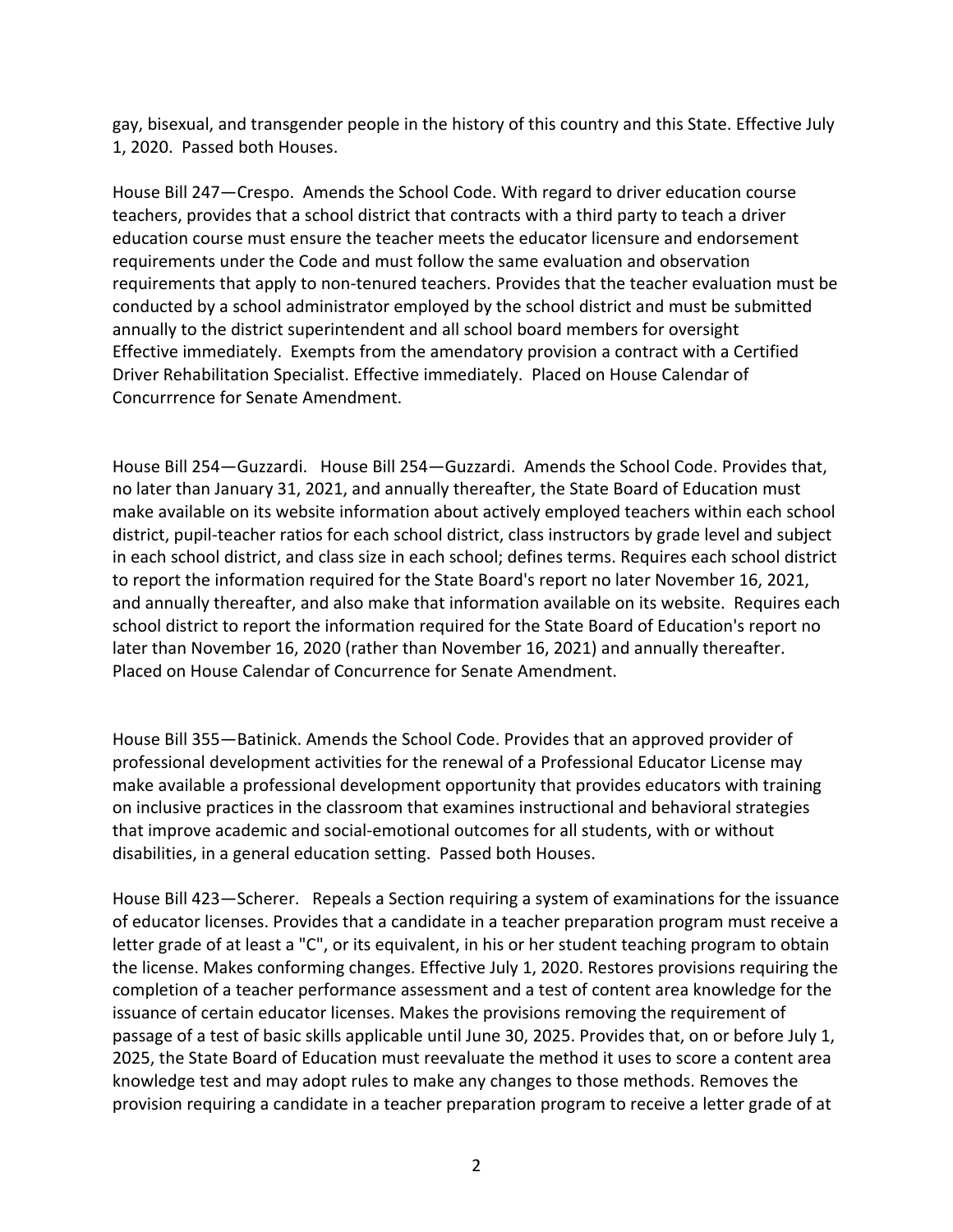least a "C", or its equivalent, in his or her student teaching program to obtain the license. Makes conforming changes. Adds an immediate effective date (rather than a July 1, 2020 effective date). Passed both Houses.

House Bill 424—Hernandez. Amends the Children with Disabilities Article of the School Code. Requires the State Board of Education to adopt rules to establish the criteria, standards, and competencies for a bilingual language interpreter who attends an individualized education program meeting to assist a parent who has limited English proficiency. Passed both Houses.

House Bill 822—Halpin. Changes the definition of "undesignated glucagon medication" to "undesignated glucagon"; makes conforming changes. Removes a provision allowing a delegated care aide to carry undesignated glucagon on his or her person while in school or at a school-sponsored activity. Allows a school to maintain a supply of glucagon in any secure location that is immediately accessible to a school nurse or delegated care aide (rather than in any secure location that is accessible before, during, or after school where a student is most at risk). Provides that a school nurse or delegated care aide may administer undesignated glucagon if he or she is authorized to administer the undesignated glucagon through a student's diabetes care plan and if the student's prescribed glucagon is not available on-site or has expired. Provides that immediately (rather than within 24 hours) after the administration of undesignated glucagon, a school must notify the school nurse (unless the school nurse was the one administering it) and the student's parent or guardian or emergency contact, if known, and health care provider of its use. Passed both Houses.

House Bill 921—Stuart. Amends the School Code. Provides that if an educational support personnel employee is removed or dismissed as a result of a decision of the school board to decrease the number of educational support personnel employed by the board or to discontinue some particular type of educational support service and he or she accepts the tender of a vacancy within one calendar year from the beginning of the following school term, then that employee shall maintain any rights accrued during his or her previous service with the school district. Effective immediately. Passed both Houses.

House Bill 1561—Crespo. With regard to a school district's threat assessment procedure, removes a provision requiring the policy on targeted school violence and prevention that directs the implementation of a threat assessment procedure to be a public document and to be posted on the school district's website with other school district policies. Makes conforming changes.Provides that each school district must implement a threat assessment procedure that may be part of a school board policy on targeted school violence prevention (rather than school violence and prevention). Provides that a regional behavioral threat assessment and intervention team utilized by a school district must include mental health professionals and representatives from State, county, and local law enforcement agencies (rather than mental health professionals, a representative from the Illinois Law Enforcement Alarm System, a safety education officer from the Department of State Police, and local law enforcement representatives) and removes a provision requiring the members to complete the training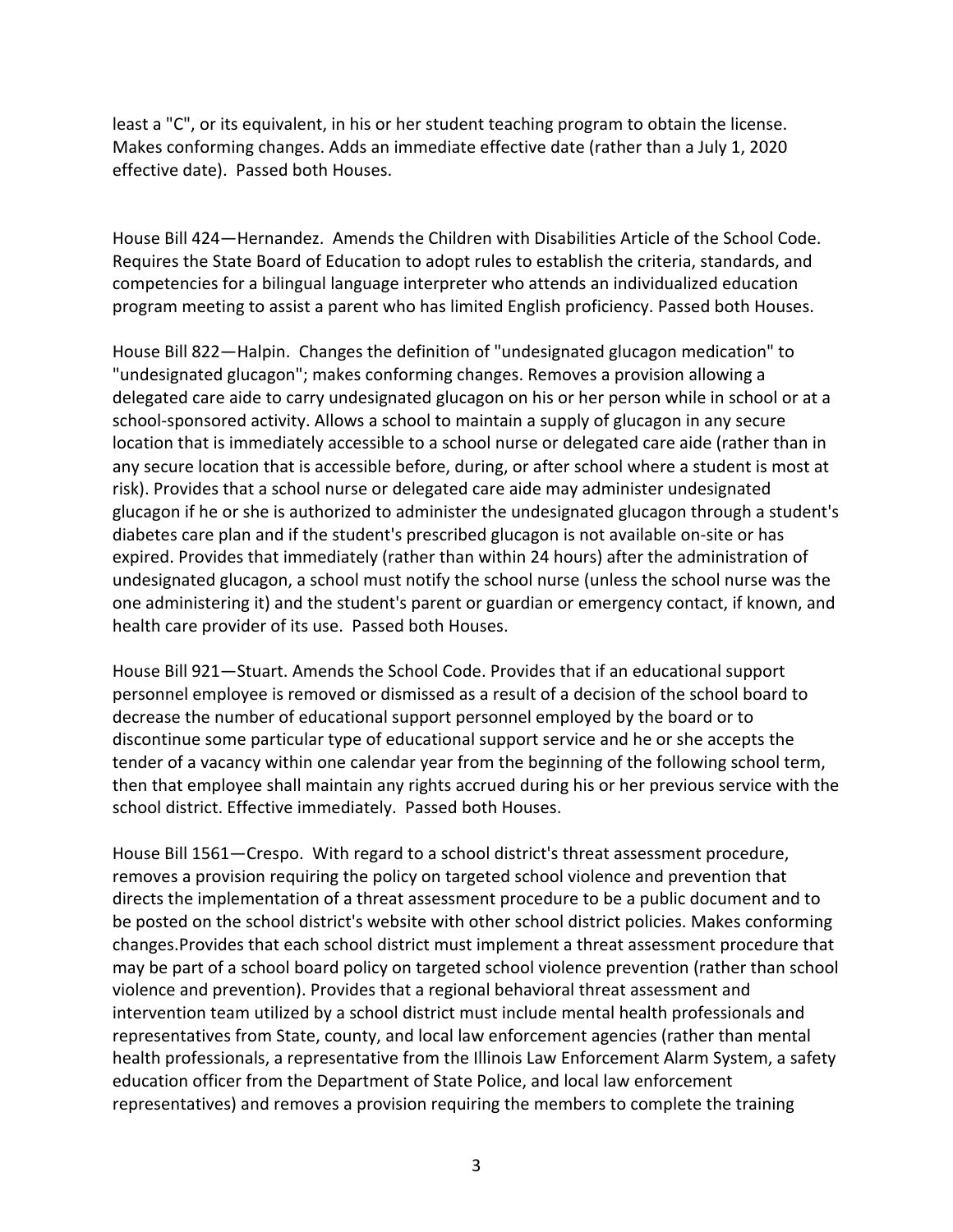courses offered by Western Illinois University's Office of Public Safety. Placed on House Calendar for Concurrence with Senate Amendments.

House Bill 2078—Stuart and Hoffman. Amends the School Code. Provides that in fixing the salaries of teachers, a school board shall pay those who serve on a full-time basis a rate not less than (i) \$32,076 for the 2020-2021 school year, (ii) \$34,576 for the 2021-2022 school year, (iii) \$37,076 for the 2022-2023 school year, and (iv) \$40,000 for the 2023-2024 school year. Provides that the minimum salary rate for each school year thereafter, subject to review by the General Assembly, shall equal the minimum salary rate for the previous school year increased by a percentage equal to the percentage increase, if any, in the Consumer Price Index For All Urban Consumers for all items published by the United States Department of Labor for the previous school year. Passed House. Third Reading Senate.

House Bill 2087—Carroll. Amends the School Code. Provides that a school district's decision to allow a student to take a portion of a driver education course through a distance learning program must be approved by the school's administration, including the student's driver education teacher (rather than approved by the student's driver education teacher), and the student's parent or guardian. Passed House. Second Reading Senate.

House Bill 2165—M. Murphy. Amends the School Code. With regard to required high school courses as a prerequisite to receiving a high school diploma, removes a provision specifying that one year of the required 3 years of mathematics may be an Advanced Placement computer science course. Provides that the required mathematics course that includes geometry content may be offered as an integrated, applied, interdisciplinary, or career and technical education course that prepares a student for a career readiness path. Restores a provision allowing one year of the required 3 years of mathematics to be an Advanced Placement computer science course. Placed on House Order of Concurrence for Senate Amendment.

House Bill 2170—Chapa LaVia. Provides that the minimum qualifying score for eligibility to receive the State Seal of Biliteracy must be established by the State Board of Education by rule (rather than must be 480). Effective immediately. Passed House. Third Reading Senate.

House Bill 2177—Unes. Amends the School Code. Provides that, upon request, the school board of a school district that maintains grades 10 through 12 may posthumously award a diploma to any service member who was killed in action while performing active military duty in the armed forces of the United States if he or she: (1) resided in an area currently within the district; (2) left high school before graduating to serve in the armed forces of the United States; and (3) did not receive a high school diploma. Effective immediately. Passed both Houses.

House Bill 2205—N. Smith. Amends the Chicago School District Article of the School Code. With regard to a proposed school closure, requires the chief executive officer to publish on the school district's website a full financial report on the closure that includes an analysis of the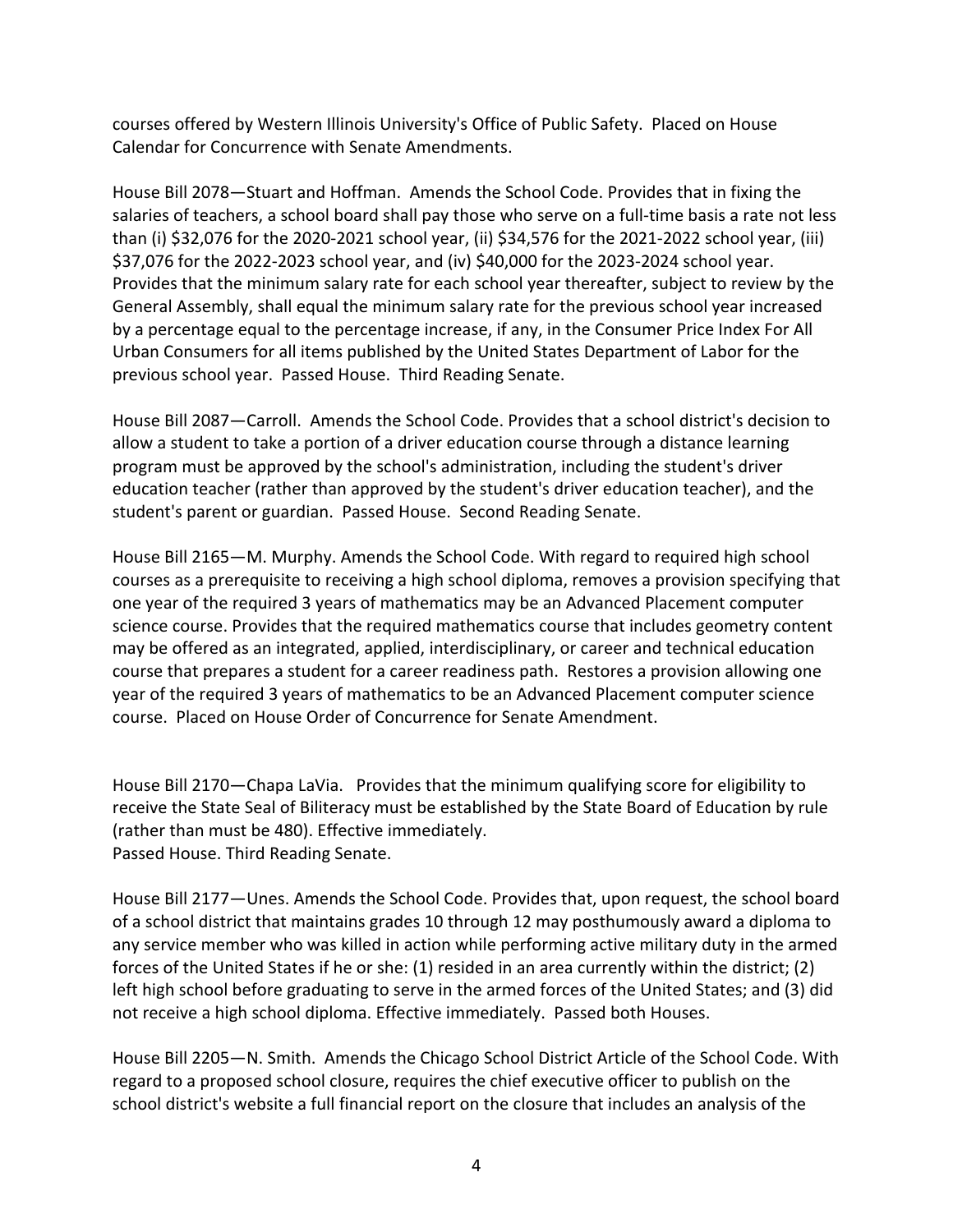closure's costs and benefits to the district. Effective immediately. Provides that the chief executive officer must post the full financial report on a school closure on the school district's website 8 months after he or she publishes notice of the proposed school closure (rather than at the time he or she publishes notice of the proposed school closure). Effective immediately. Passed both Houses.

House Bill 2263—Lilly. Amends the Postsecondary and Workforce Readiness Act. In provisions concerning postsecondary and career expectations, provides that, beginning in grade 6, students should be introduced to the importance of developing and applying a work ethic in a variety of contexts; sets forth what this introduction may include. Passed House. Third Reading Senate.

House Bill 2265—Lilly. Amends the School Code. Provides that, beginning with the 2020-2021 school year (rather than the 2019-2020 school year), every public elementary school shall include in its 6th, 7th, or 8th grade curriculum at least one semester of civics education. Changes the effective date of the Act to July 1, 2020 (rather than July 1, 2019). Passed both Houses.

House Bill 2272—Martwick. Amends the Chicago School District Article of the School Code to provide that the governing bodies of contract schools are subject to the Freedom of Information Act and Open Meetings Act. Passed House. Passed both Houses.

House Bill 2605—Crespo. Amends the Children with Disabilities Article of the School Code. With regard to the speech-language pathologist provision, provides that notwithstanding the requirements of the provision, a Professional Educator License with a school support personnel endorsement for non-teaching speech-language pathologist shall be issued to a speechlanguage pathologist who (i) holds a regular license as a speech-language pathologist pursuant to the Illinois Speech-Language Pathology and Audiology Practice Act and (ii) holds a current Certificate of Clinical Competence in speech-language pathology from the American Speech-Language-Hearing Association. Passed both Houses.

House Bill 2830—Stava-Murray. Amends the School Visitation Rights Act. Provides that employees may use school visitation privileges for purposes of academic and behavioral meetings in addition to school conferences. Provides that an employee may not be terminated for the use of school visitation privileges. Effect August 1, 2020. House Calendar for Concurrence of Senate Amendment.

House Bill 2868—Scherer. Amends the School Code. Requires the State Board of Education to develop a work-based learning database to help facilitate relationships between school districts and businesses and expand work-based learning in this State; defines "work-based learning". Effective immediately. Passed House. Now in Senate Education.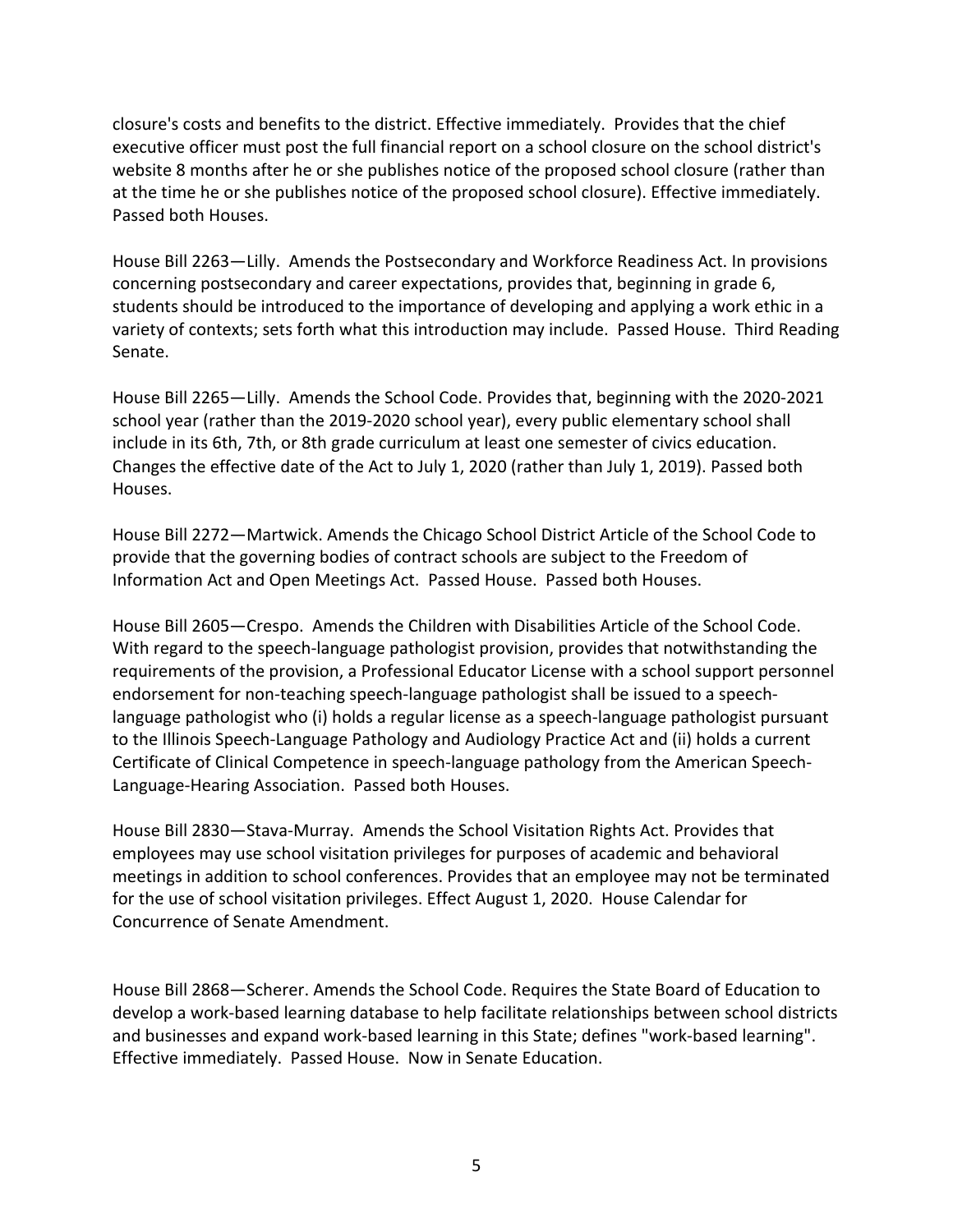House Bill 3213—Martwick. Amends the Downstate Teacher Article of the Illinois Pension Code. In the definition of "teacher", removes a provision specifying that an annuitant receiving a retirement annuity under the Chicago Teacher Article who is employed by a board of education or other employer as permitted under specified provisions is not a "teacher" for purposes of the Downstate Teacher Article. Provides that the board may also require reporting requirements that are different than those specified in a provision concerning employer reporting requirements and may require different reporting requirements for different benefits or purposes established under the Article, including, but not limited to, any optional benefit plan an employee chooses to participate in. Provides that if the governing body of an employer that is not a State agency fails to forward specified required contributions within a specified period, the System shall notify the employer of an additional amount due, equal to \$50 per day for each day that elapses from the due date until the day the report and employee contributions are received by the System (instead of the greater of an amount representing the interest lost by the system due to late forwarding of contributions, calculated for the number of days which the employer is late in forwarding contributions at a rate of interest prescribed by the board or \$50). Amends the State Mandates Act to require implementation without reimbursement. Effective immediately. Passed House. Third Reading Senate.

House Bill 3302—Crespo. Amends the Children with Disabilities Article of the School Code. Requires a complaint made under the State complaint procedures alleging a delay or denial of special education or related services in the 2016-2017 or 2017-2018 school year by the Chicago school district as a result of the adoption of policies and procedures identified by the State Board of Education as unlawful to be filed on or before September 30, 2021 (rather than, for complaints made under procedures authorized for delays and denials of special education services in the 2016-2017 or 2017-2018 school year, a complainant has no less than 2 years following the finalization of the State Board of Education's student-specific corrective action plan per the State Board's 2017-2018 Public Inquiry Team's Corrective Action Report and notification of that plan to parents and guardians of potentially impacted children to file a complaint). Provides that, with respect to a student enrolled in the Chicago school district for or to whom appropriate special education or related services may have been delayed or denied in the 2016-2017 or 2017-2018 school year as a result of the adoption of policies and procedures identified by the State Board of Education as unlawful, the school district must provide a written notification no later than 30 days after the first school day of the 2019-2020 school year to (i) the parent or guardian of the student, (ii) a designated representative of the student, (iii) the student if he or she is an emancipated minor, or (iv) the student if he or she has reached the age of majority and does not have a designated representative that states that appropriate relief may be available through a State complaint procedure authorized under the School Code, State-sponsored mediation, or an impartial due process hearing under the Code. Specifies what the notification must include. Changes the effective date to immediate (rather than July 1, 2019). House Order of Concurrence for Senate Amendment.

House Bill 3550—Williams. Amends the School Code. With regard to a sex education course, provides that course material and instruction in grades 6 through 12 must include an age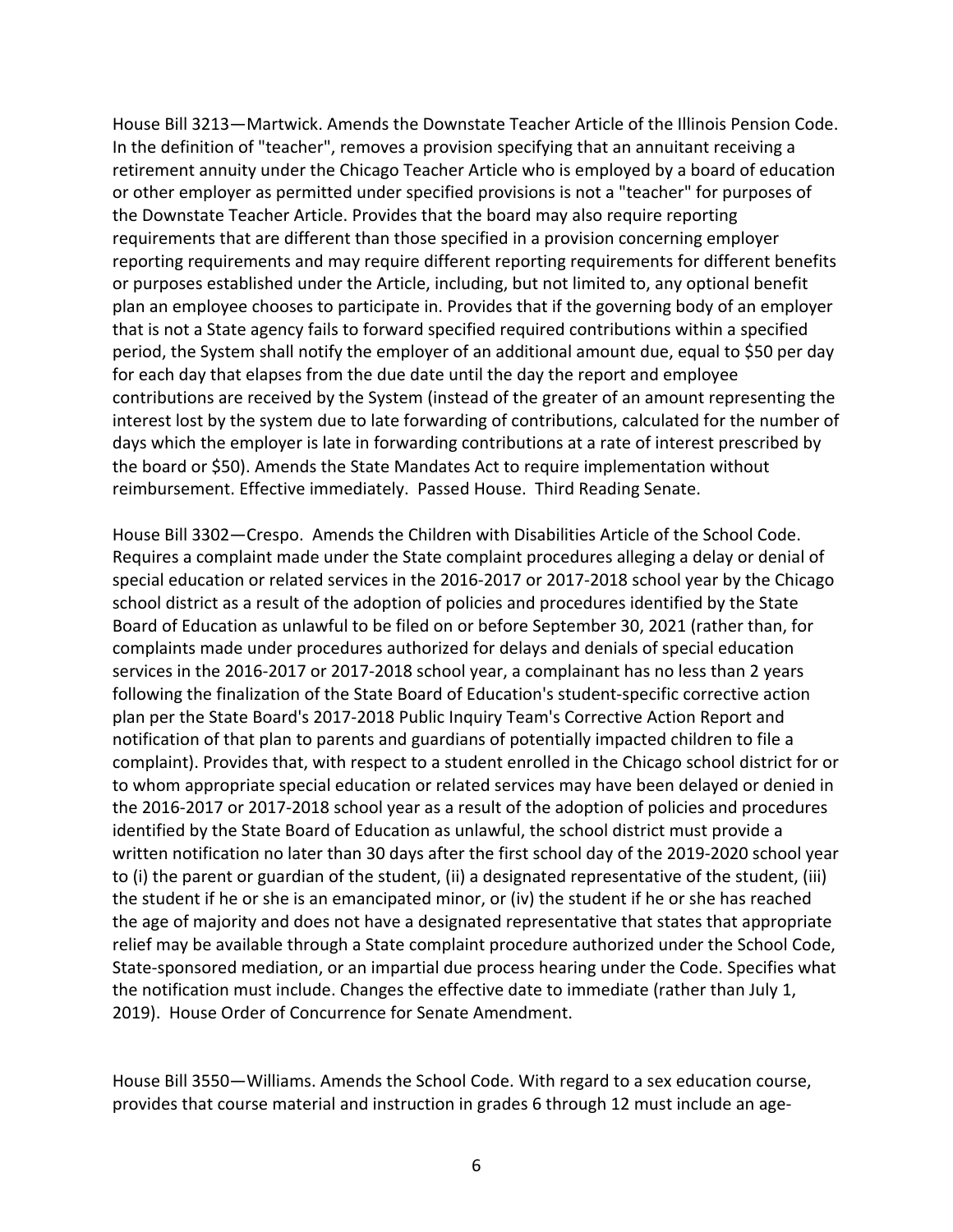appropriate discussion on the meaning of consent that includes discussion on recognizing that (i) consent is a freely given agreement to sexual activity, (ii) consent to one particular sexual activity does not constitute consent to other types of sexual activities, (iii) a person's lack of verbal or physical resistance or submission resulting from the use or threat of force does not constitute consent, (iv) a person's manner of dress does not constitute consent, (v) a person's consent to past sexual activity does not constitute consent to future sexual activity, (vi) a person's consent to engage in sexual activity with one person does not constitute consent to engage in sexual activity with another person, (vii) a person can withdraw consent at any time, and (viii) a person cannot consent to sexual activity if that person is unable to understand the nature of the activity or give knowing consent due to certain circumstances. Removes a provision requiring material and instruction to include, with an emphasis on workplace environment and life on a college campus, discussion on what constitutes sexual consent. Makes other changes concerning the course material and instruction. Passed House. Third Reading Senate.

House Bill 3586—Crespo. Provides that the Chicago school district shall publish on the district's publicly available website any proposed changes to its special education policies, directives, guidelines, or procedures that impact the provision of educational or related services for students with disabilities or the procedural safeguards afforded to students with disabilities or their parents or guardians (rather than any proposed changes to its special education policies, which must include any proposed policy changes made by the school district or school board); makes conforming changes. Provides that the State Board of Education may add additional reporting requirements for the school district if the State Board determines it is in the best interest of students enrolled in the district receiving special education services. Provides that local education agencies (rather than only the Chicago school district) must make related service logs (rather than service logs) that record (rather than detail) the types of related services (rather than services) administered under a child's individualized education program and the minutes of each type of related service that has been administered. Provides that a local education agency must inform a child's parent or guardian within 20 school days from the beginning of the school year or upon establishment of an individualized education program (rather than at least once per school year) of his or her ability to request those logs. Makes other changes. Amends the Illinois School Student Records Act to include in the definition of "Student Temporary Record" information contained in service logs maintained by a local education agency under the Children with Disabilities Article of the School Code. Effective July 1, 2019.

The Senate Floor Amendment further amends the School Code. Provides that a school district must utilize response to scientific, research-based intervention or multi-tiered systems of support as part of an evaluation procedure to determine if a child is eligible for special education services due to a specific learning disability and may utilize the data generated in an evaluation to determine if a child is eligible for services due to any category of disability; defines "response to scientific, research-based intervention" or "multi-tiered systems of support". Provides that the parent or guardian of a student must be involved in the data sharing and decision-making processes of support and the State Board of Education may provide guidance to a school district and identify available resources related to facilitating parental or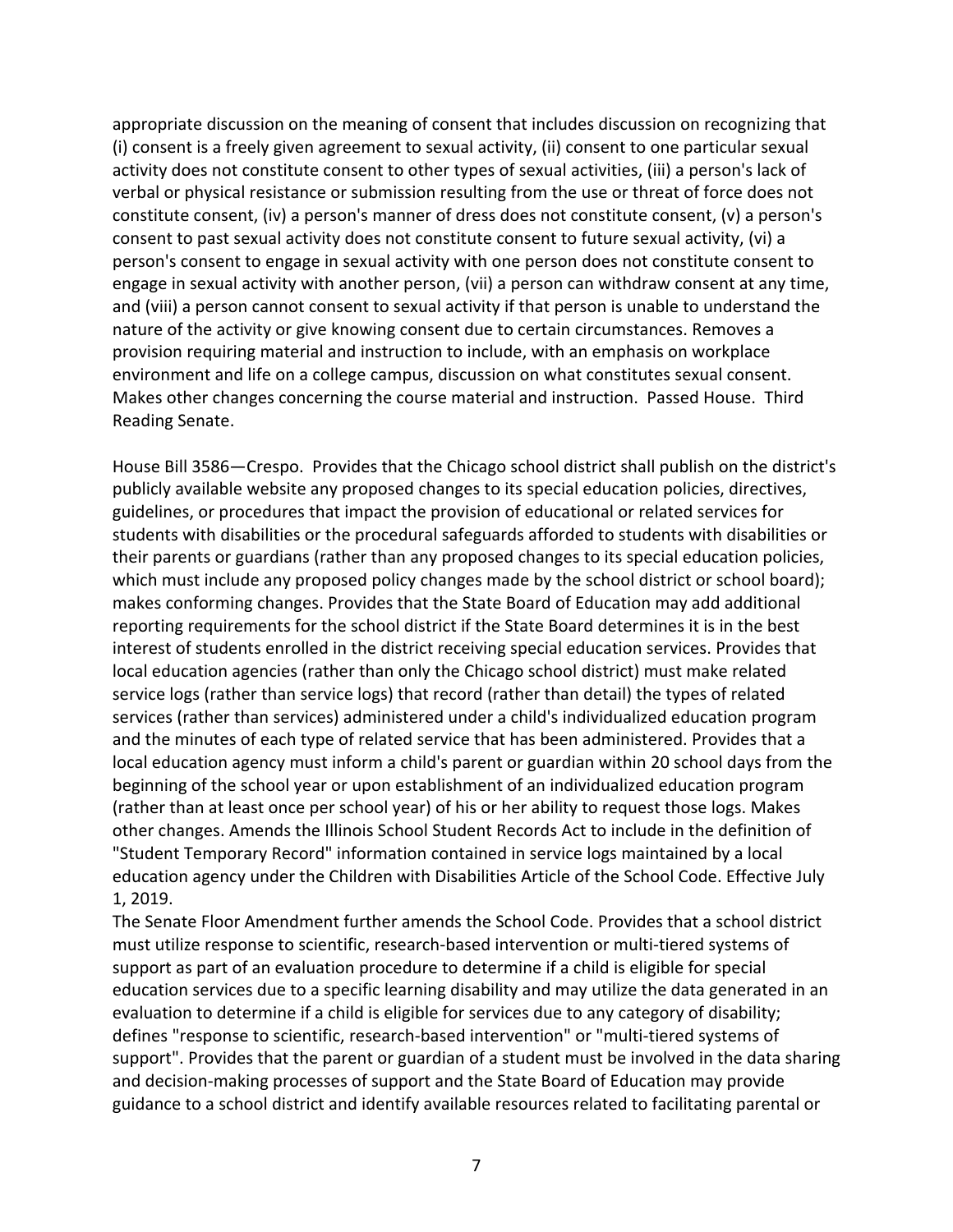guardian participation. Makes other changes. Changes the effective date to immediate (rather than July 1, 2019) Placed on House Order of Concurrence for the Senate Amendment.

House Bill 3606—Martwick. Provides that certain information that is required to be posted on a school's website must be made available at a school's administrative office for inspection by the general public if the school does not maintain a website. Provides that a school may omit from its list of breaches of covered information any breach in which the date, estimated date, or estimated date range in which it occurred is earlier than July 1, 2021 or any breach previously posted on a list no more than 5 years prior to the school updating the current list. Provides that a notice of breach may be delayed if an appropriate law enforcement agency determines that the notification will interfere with a criminal investigation and provides the school with a written request for a delay of notice. Allows the State Board of Education to share, transfer, disclose, or provide covered information to its employees or officials acting within their official capacity. Removes a provision stating that a student's covered information is the sole property of the student's parent. Makes changes to a parent's and student's rights. Makes other changes. Effective July 1, 2021. House order of Concurrence for the Senate Amendment.

House Bill 3652—Edly-Allen. Amends the School Code. Provides that, in assisting all students with a college or post-secondary education plan, a school counselor must include a discussion on all post-secondary education options, including 4-year colleges or universities, community colleges, and vocational schools. Effective immediately. Passed both Houses.

House Bill 3687—Harper. Amends the Code of Criminal Procedure of 1963. Provides that upon arrest after commencement of a prosecution (rather than upon commencement of a prosecution) for a sex offense against a person known to be an employee, the State's Attorney shall immediately provide the superintendent of schools or school administrator that employs the employee with a copy of the complaint, information, or indictment. House order of concurrence on Senate Amendment.

House Resolution 10—Stuart. Encourages the State Board of Education to stop using edTPA as the teacher certification for licensure. Resolution Adopted.

Senate Bill 10—Manar. Amends the School Code. Provides that in fixing the salaries of teachers, a school board shall pay those who serve on a full-time basis a rate not less than (i) \$32,076 for the 2020-2021 school year, (ii) \$34,576 for the 2021-2022 school year, (iii) \$37,076 for the 2022-2023 school year, and (iv) \$40,000 for the 2023-2024 school year. Provides that the minimum salary rate for each school year thereafter, subject to review by the General Assembly, shall equal the minimum salary rate for the previous school year increased by a percentage equal to the percentage increase, if any, in the Consumer Price Index For All Urban Consumers for all items published by the United States Department of Labor for the previous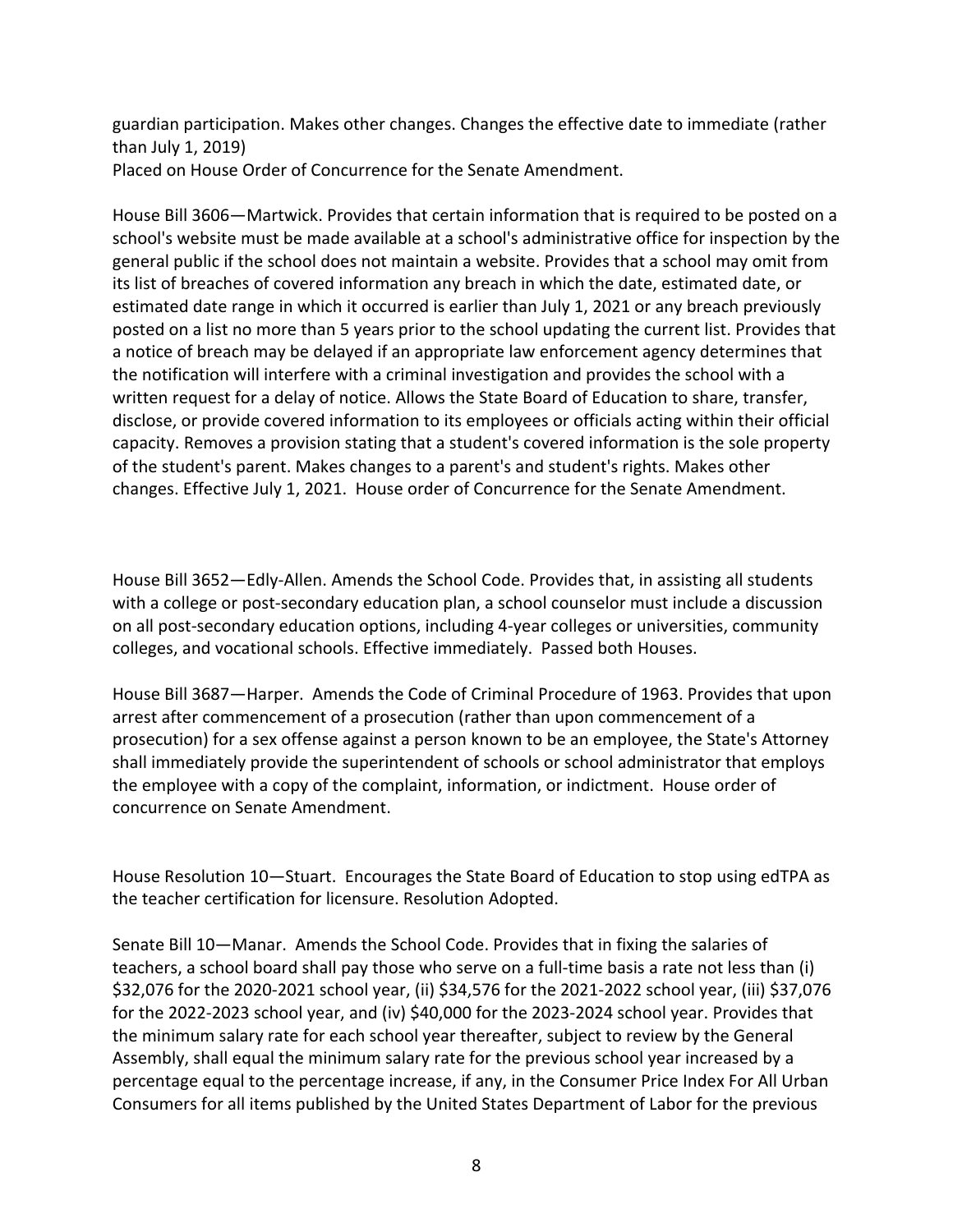school year. Provides that, on or before January 31, 2020, the Professional Review Panel must submit a report to the General Assembly on how State funds and funds distributed under the evidence-based funding formula may aid the financial effects of the changes made by the amendatory Act. Passed Senate. Third Reading House.

Senate Bill 28—Bertino-Tarrant. . With regard to daily pupil attendance, provides that pupil participation in any of the following activities shall be counted toward the calculation of clock hours of school work per day: (i) instruction in a college course in which a student is dually enrolled for both high school credit and college credit, (ii) participation in a supervised career development experience in which student participation and learning outcomes are supervised by an educator licensed under the School Code, (iii) participation in a youth apprenticeship in which student participation and outcomes are supervised by an educator licensed under the School Code, or (iv) participation in a blended learning program in which course content, student evaluation, and instructional methods are supervised by an educator licensed under the School Code. With regard to the e-learning days program, removes a requirement limiting the program to 3 school districts and requiring the State Board of Education to report its recommendations for expansion, revision, or discontinuation of the program on or before June 1, 2019. Provides that a research-based program for e-learning days must be verified by the regional office of education or intermediate service center for the school district (rather than submitted to the State Superintendent of Education for approval); makes related changes. Requires the program to address the school district's responsibility to ensure that all teachers and staff who may be involved in the provision of e-learning have access to any and all hardware and software that may be required for the program. Provides that a proposal for the program must include a provision that ensures that non-electronic materials are made available to students participating in the program who do not have access to the required technology or to participating teachers or students who are prevented from accessing the required technology and that ensures that the protocol regarding general expectations and responsibilities of the program is communicated to teachers, staff, and students at least 30 days prior to utilizing an e-learning day. Makes other and conforming changes. Effective July 1, 2019.

Passed both Houses. Sent to Governor 5-24-2019.

Senate Bill 117—Barickman. Amends the Illinois School Student Records Act. Provides that if the rights and privileges accorded to a parent under the Act have been transferred to a student, a school must give reasonable prior notice to the student (rather than the parent) before any school student record is destroyed or any information is deleted from that record. Provides that a school may provide reasonable prior notice to a parent or student through (i) notice in the school's parent or student handbook, (ii) publication in a newspaper, (iii) U.S. mail delivered to the last known address of the parent or student, or (iv) other means provided the notice is confirmed to have been received. Passed both Houses.

Senate Bill 209—Bertino-Tarrant. Amends the School Code. With regard to special education joint agreements, provides that under no circumstances may a petition for withdrawal from a joint agreement be presented to other member districts less than 18 months from the date of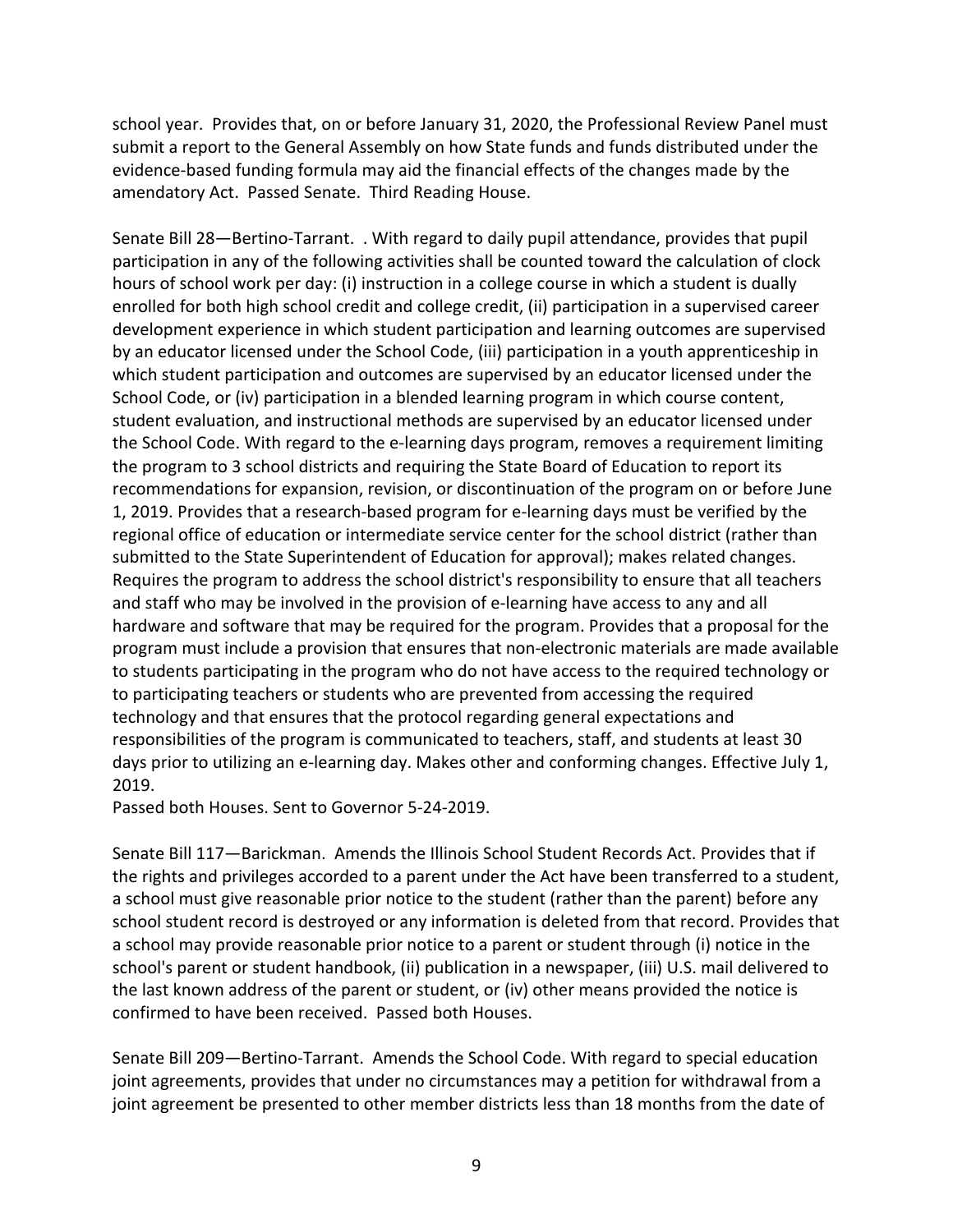the proposed withdrawal. Provides that if a petition for withdrawal is not approved by the other member districts, any petitioning member district (rather than only a petitioning member district that is part of a Class II county school unit outside of a city of 500,000 or more inhabitants) may appeal the disapproval. Provides that the trustees of schools of the township having jurisdiction and authority over the withdrawing district or the hearing panel established by the chief administrative officer of the intermediate service center having jurisdiction over the withdrawing district shall convene and hear testimony to determine whether the withdrawing district has presented sufficient evidence that the district, standing alone, will provide a full continuum of services and support to all its students with disabilities in the foreseeable future; specifies requirements for the withdrawing district prior to the hearing. Provides that each withdrawing district shall develop a comprehensive plan that includes the administrative policies and procedures outlined in specified special education rules of the State Board of Education and all relevant portions of the federal Individuals with Disabilities Education Act. Provides that the withdrawing district must also demonstrate its ability to provide education for a wide range of students with disabilities, including a full continuum of support and services. Provides that under no circumstances may a petition to withdraw from a joint agreement be presented to other member districts less than 12 (rather than 18) months from the date of the proposed withdrawal, unless the member districts agree to waive this timeline. Provides that upon approval by school board written resolution of all remaining member districts, the petitioning member district must submit its comprehensive plan to the State Board for review. Removes a provision providing that the petitioning member district shall be withdrawn from the joint agreement effective the following July 1. Provides that, in the event of a hearing conducted by a hearing panel, the withdrawing district must, prior to the hearing and among other requirements, hold a public hearing to allow for the opportunity to review (rather than hear) the plan for educating students after the withdrawal and prepare and provide a comprehensive plan (rather than prepare evidence that it has all of the components of a comprehensive plan). Passed both Houses.

Senate Bill 1213—Lightford . Amends the School Code. With regard to teacher evaluation ratings, provides that, beginning with the first school year following the effective date of the amendatory Act, each school district shall, in good faith cooperation with its teachers or, if applicable, through good faith bargaining with the exclusive bargaining representative of its teachers develop and implement an appeals process for "unsatisfactory" ratings that includes, but is not limited to, an assessment of the original rating by a panel of qualified evaluators agreed to by a joint committee that has the power to reevaluate and re-rate a teacher who appeals. Requires the joint committee to determine the criteria for successful appeals. Effective immediately. Passed Senate. Third Reading House.

Senate Bill 1226—Holmes. Repeals the State Charter School Commission Fund on October 1, 2020 (rather than July 31, 2020). Provides that, beginning on July 1, 2020 through August 31, 2020, all money in the State Charter School Commission Fund shall be used by the State Board of Education for operational and administrative costs and, on September 1, 2020 (rather than July 1, 2020), in consultation with the State Board, the State Comptroller shall order transferred and the State Treasurer shall transfer all money in the State Charter School Commission Fund to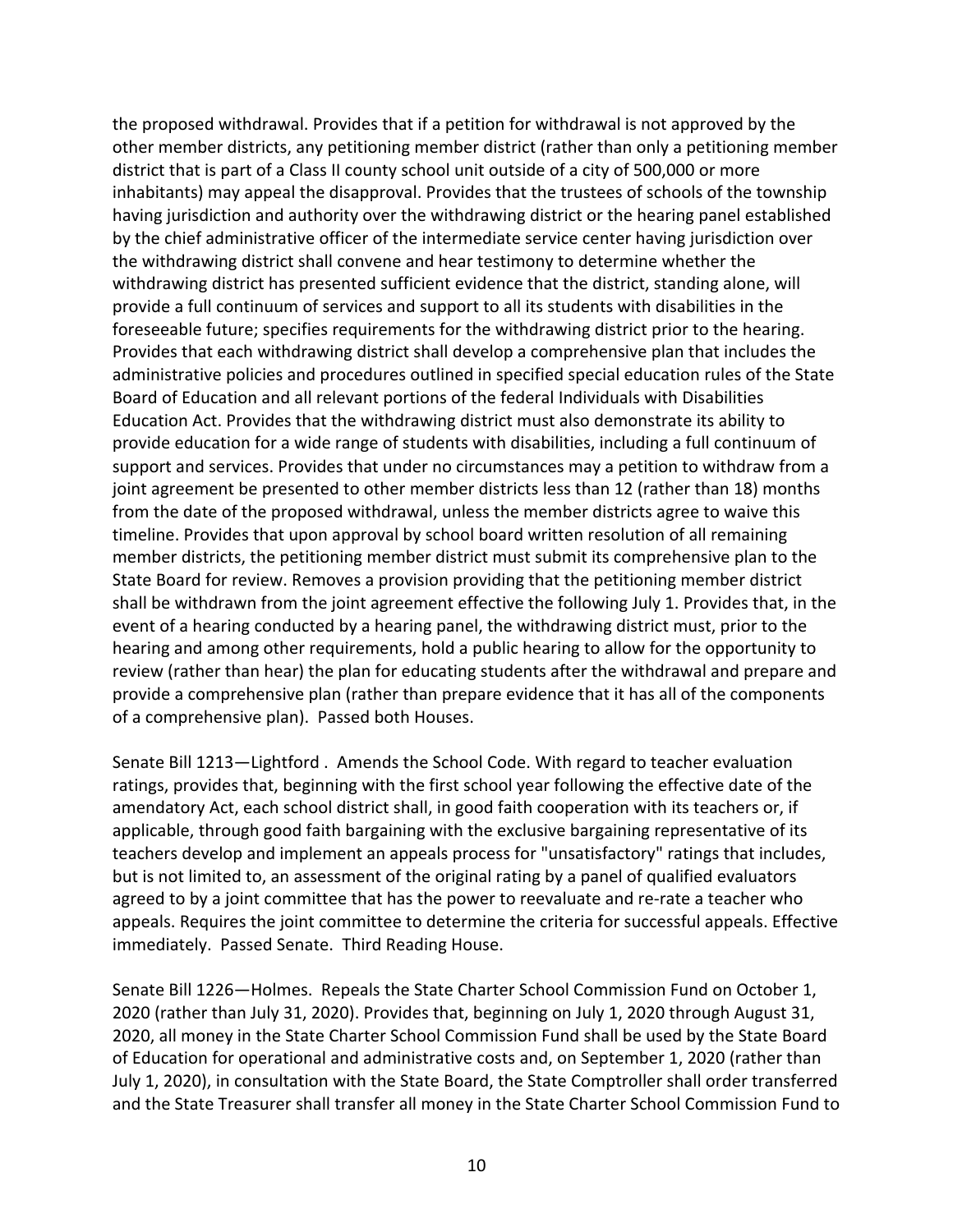the State Board of Education Special Purpose Trust Fund. Provides that, beginning on July 1, 2020, the State Board of Education may charge a charter school that it authorizes a fee not to exceed 3% of the revenue provided to the school to be used exclusively for covering the cost of authorizing activities; specifies what the authorizing activities may include. Provides that, beginning on the effective date of the amendatory Act, the Commission may not enter into or renew a contract, other than a charter renewal, that expires after July 1, 2020. Until July 1, 2020, allows the State Charter School Commission to hear an appeal on a local board's decision to not renew a charter. Allows the State Board of Education to reverse a local board's decision to revoke or, beginning on July 1, 2020, not renew a charter if certain conditions are met. Requires the State Board to appoint and utilize a hearing officer for those appeals. Provides that if a charter school fails to make payments toward administrative costs, the State Board may withhold State funds from that school until it has made all payments for those costs. Adds an immediate effective date. Senate Order of Concurrence for House Amendment.

Senate Bill 1250—L. Murphy. Amends the School Code. Provides that, notwithstanding any other provision of law, a school district must allow any student with an asthma action plan, an Individual Health Care Action Plan, an Illinois Food Allergy Emergency Action Plan and Treatment Authorization Form, a plan pursuant to Section 504 of the federal Rehabilitation Act of 1973, or a plan pursuant to the federal Individuals with Disabilities Education Act to selfadminister any medication required under those plans if the student's parent or guardian provides the school district with (i) written permission for the student's self-administration of medication and (ii) written authorization from the student's physician, physician assistant, or advanced practice registered nurse for the student to self-administer the medication. Requires a parent or guardian to also provide to the school district the prescription label for the medication, which must contain the name of the medication, the prescribed dosage, and the time or times at which or the circumstances under which the medication is to be administered. Provides that each school district must adopt an emergency action plan for a student who selfadministers medication; specifies the plan's requirements. Provides that a school district and its employees and agents shall incur no liability, except for willful and wanton conduct, as a result of any injury arising from the self-administration of medication by a student. Passed both Houses.

Senate Bill 1272—Rezin. Amends the Children with Disabilities Article of the School Code. Provides that if a speech-language pathologist holds a regular State license as a speechlanguage pathologist, he or she does not need to meet other requirements to be issued a Professional Educator License with a school support personnel endorsement for non-teaching speech-language pathologist. Also changes outdated references regarding certification rather than licensure. Effective immediately. Passed Senate. Second Reading House.

Senate Bill 1371—Chapin Rose. Amends the School Code. Changes the definition of "door security locking means" to mean a door locking means intended for use by a trained school district employee in a school building for the purpose of preventing ingress (rather than both ingress and egress) through a door of the building. Adds to the requirements a school district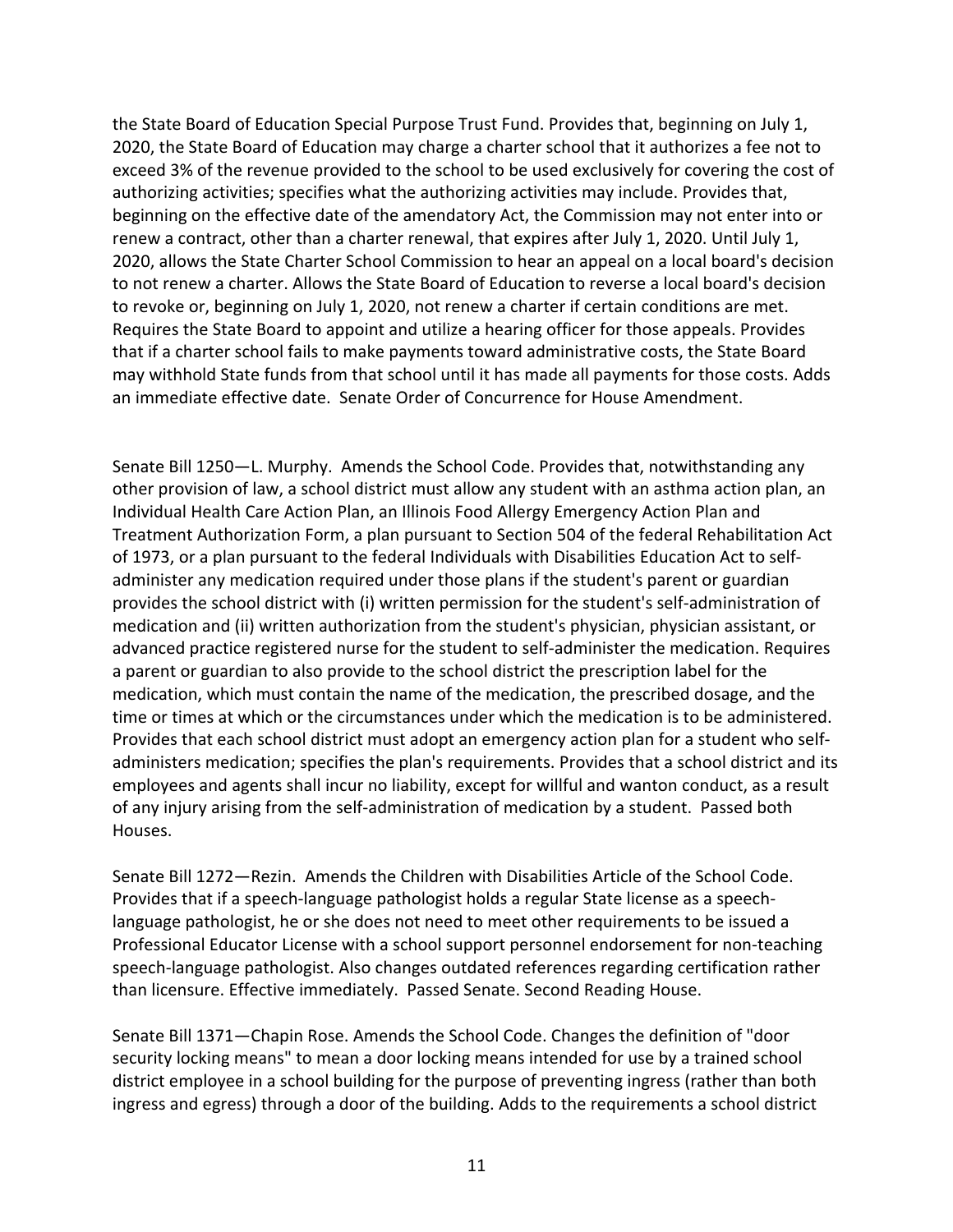must meet to install a door security locking means. Provides that a school district may install a door security locking means that does not comply with all applicable State and federal accessibility requirements or that is more than 48 inches above the finished floor if (i) the school district meets all other requirements for installing a door security locking means and (ii) prior to its installation, local law enforcement officials, the local fire department, and the school board agree, in writing, to the installation and use of the door security locking means. Provides that the school district must keep the agreement on file, must, upon request, provide the agreement to its regional office of education, and must include the agreement in its filed school safety plan under the School Safety Drill Act. Effective July 1, 2019. Senate Order of Concurrence on House Amendment.

Senate Bill 1460—Manar. Amends the School Code. With regard to the Illinois Teaching Excellence Program, provides that if adequate funds are available, incentives under the Program must include (i) a one-time incentive of \$3,000 payable to National Board certified teachers teaching in Tier 1 rural or remote school districts, (ii) an annual incentive of \$3,200 for National Board certified teacher rural or remote candidate cohort facilitators, and (iii) an annual incentive of \$2,500 for National Board certified teacher rural or remote liaisons; defines terms. Makes the program applicable to qualified educators who are employed by or retired from schools districts (rather than just employed by school districts) and who are in the process of obtaining licensure through the National Board for Professional Teaching Standards. Changes references of poverty or low-performing schools to Tier 1 school districts. Makes other changes. Passed both Houses.

Senate Bill 1601—Sims. Amends the School Code. With regard to the required history of the United States course, provides that, beginning with the 2020-2021 school year, the course must also include instruction on the history of Illinois. Passed both Houses.

Senate Bill 1658—Munoz. Amends the School Code. Provides that, subject to appropriation or private donations, the State Board of Education shall award grants to school districts to support school safety and security. Provides that grant funds may be used for school security improvements, including professional development, safety-related upgrades to school buildings, equipment, including metal detectors and x-ray machines, and facilities, including school-based health centers. Requires the State Board to prioritize the distribution of grants to school districts designated as Tier 1 or Tier 2 under the evidence-based funding formula. Passed both Houses.

Senate Bill 1694—Bush Amends the School Code. Provides that a school district that maintains any of grades 9 through 12 may include in its high school curriculum a unit of instruction on workplace preparation that covers legal protections in the workplace, including protection against sexual harassment and racial and other forms of discrimination and other protections for employees. Passed both Houses.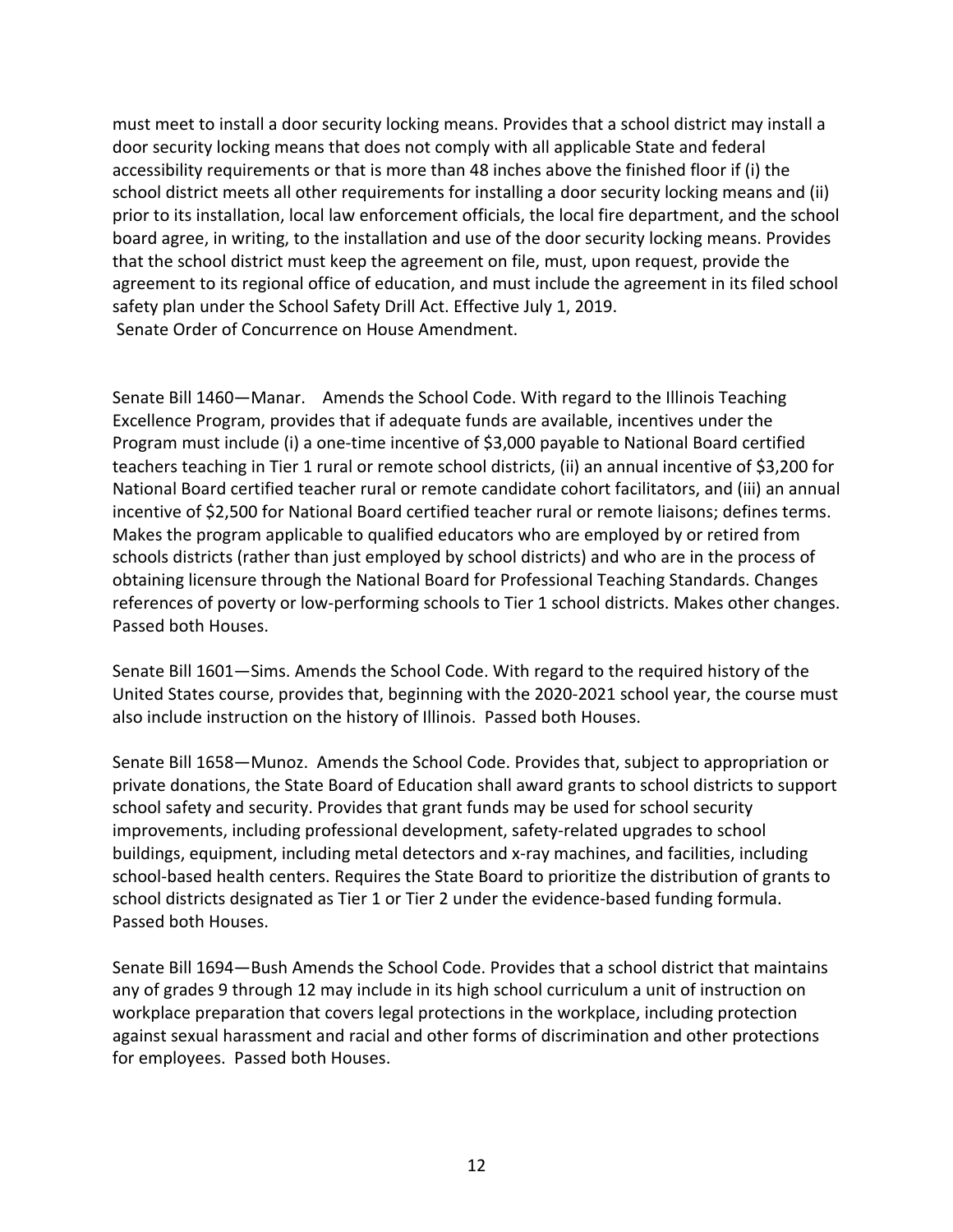Senate Bill 1746—Belt. Amends the School Code. With regard to issuing bonds not to exceed a certain amount for the purpose of creating, recreating, or increasing a working cash fund, adds to that amount 85% of the most recent amount of funding received by the school district under the evidence-based funding formula. Provides that moneys in the working cash fund may be used by a school board for any and all school purposes and may be transferred in whole or in part to the general funds or both of the school district and disbursed in anticipation of funding received by the school district under the evidence-based funding formula. Makes related changes. Effective immediately. Passed both Houses.

Senate Bill 1798—Chapin Rose. Amends the School Code. Requires each school district to create, maintain, and implement an age-appropriate policy on sexual harassment that must be posted on the school district's website and, if applicable, any other area where policies, rules, and standards of conduct are currently posted in each school and must be included in the school district's student code of conduct handbook. Passed Senate. Second Reading House.

Senate Bill 1941—Lightford. Amends the School Code. With respect to school discipline improvement plans, makes changes to how the State Board of Education determines the top 20% of school districts, when notification is given that a plan must be submitted, which school districts are required to submit a plan, the timeframe for school board approval of a plan and submission of that plan to the State Board, and when additional annual progress reports are required. Establishes the Safe Schools and Healthy Learning Environments Grant Program and grants under the program. Sets forth requirements for grant applicants and provisions for the distribution of funds appropriated for the program. Requires the State Board of Education to issue a yearly report on the results of the program in cooperation with school districts participating in the program. Provides that the State Board may adopt any rules necessary for the program. Removes any changes to school discipline improvement plans. Gives the bill an immediate effective date.

Effective July 1, 2019. Passed both Houses.

Senate Bill 1952—Manar. With regard to endorsements on licenses, provides that, for a special education endorsement in the area of Early Childhood Special Education, an individual may satisfy the student teaching requirement of his or her early childhood teacher preparation program through placement in a setting with children from birth through grade 2, and the individual may be paid and receive credit while student teaching. Provides that the student teaching experience must meet the requirements of and be approved by the individual's early childhood teacher preparation program. Provides that, subject to appropriation, an individual who holds a Professional Educator License and is employed for a minimum of one school year by a school district designated as Tier 1 under the evidence-based funding formula may, after application to the State Board of Education, receive from the State Board a refund for any costs associated with completing the teacher performance assessment required to obtain his or her license. Effective immediately. Provides that, for an early childhood education endorsement (rather than a special education endorsement in the area of Early Childhood Special Education), an individual may satisfy the student teaching requirement of his or her early childhood teacher preparation program through placement in a setting with children from birth through grade 2,